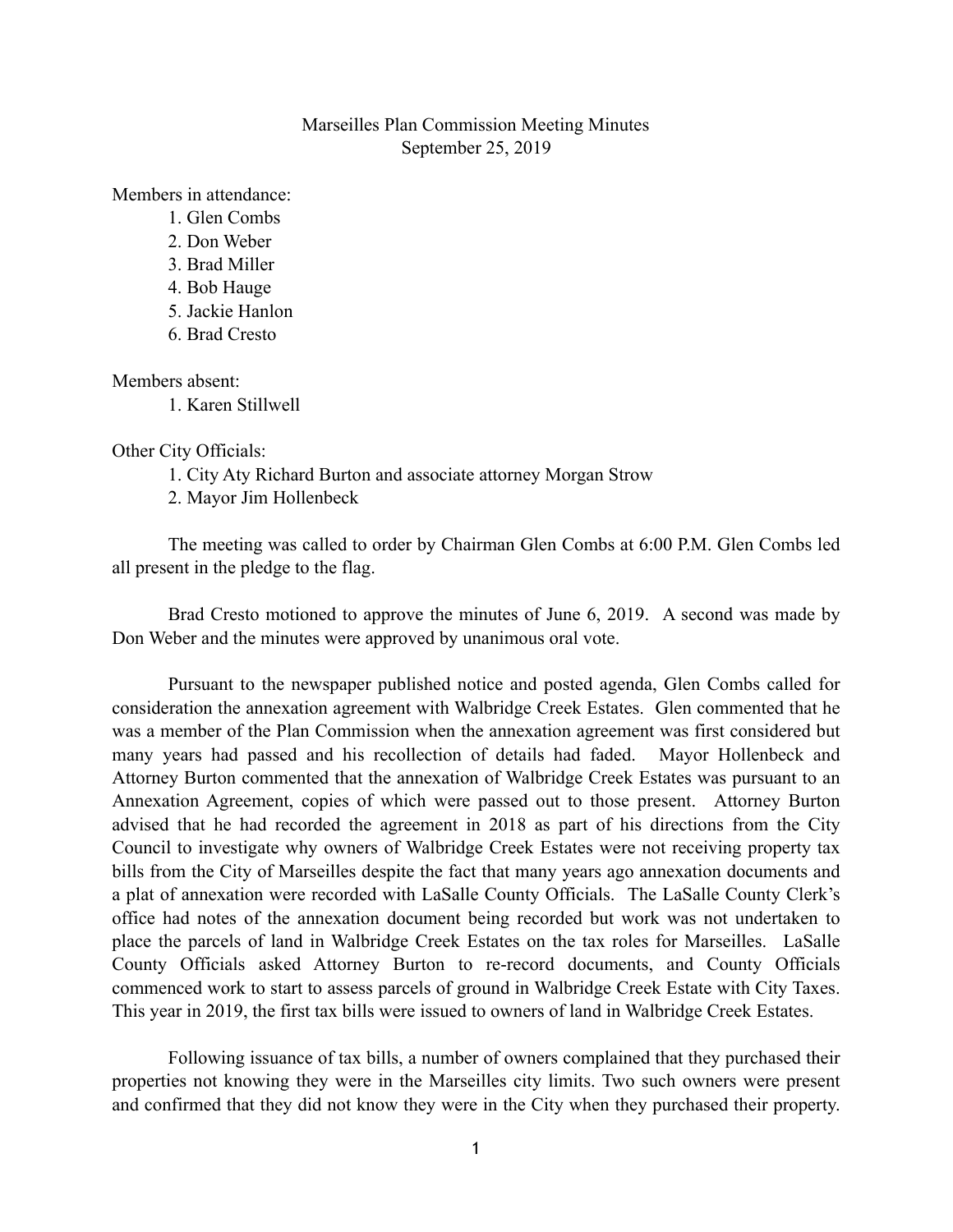Former Rutland Township Highway Commissioner Russell Boe was present, and he stated that despite the annexation that Rutland Township Road District continued to maintain the roads in Walbridge Creek Estates. Road jurisdiction should have changed to the City of Maresilles. Russell Boe also commented that although he had recollection of there being an annexation agreement, he questioned if proper annexation notices had been sent to Township and Library District Officials. Attorney Burton commented that the prior City Attorney had undertaken much of the annexation work for Walbridge Creek Estates and that he was not personally familiar with the mailing of notices. Attorney Burton commented, however, that the one year statute of limitations to question an annexation had long since passed. Mayor Hollenbeck and Attorney Burton advised that the City had met with owners of land at Walbridge Creek Estates discussing possible terms of an amendment to the Annexation Agreement. The purpose of the hearing today was to receive public comments on the negotiated Amendment to the Annexation Agreement.

 Attorney Burton commented that one of the proposed amendments was on page 3 in Section 6 WATER/SEWER CONNECTION. Each existing owner of a developer sold lot would be entitled to one connection to water and sewer lines when available without payment of a connection fee. Attorney Burton advised that a similar waiver of a connection fee was typical for other annexation agreements for properties north of the traditional City Limits towards the Morris Blacktop. Attorney Burton also advised that an amendment was proposed on Page 4 in Section 8 City Tax Rebate. Pursuant to the proposed amendment, 50% of City tax would be refunded to existing owners until such time was water and sewer was available to serve property owners. The annexation agreement if amended would be re-recorded and any further consents to annexation would also be recorded.

 No members of the public made any objection to the proposed amendment to the Annexation Agreement. Robert Vickery, the successor developer and owner of the majority of the lots at Walbridge Creek Estates, was not present at the hearing. Russell Boe advised that he had not received any comments from Robert Vickery about the proposed Annexation Agreement Amendment as Robert was out of town. Attorney Burton advised that he had attempted to discuss the proposed Annexation Agreement Amendment with an attorney for Robert Vickery without success. No final action was taken by the Plan Commission on the proposed Annexation Agreement Amendment pending attempts of Russell Boe and Attorney Burton to receive comments from Robert Vickery or his attorney.

The Plan Commission next considered a zoning text amendment relevant to variances in Subsection G in Section XII Administration and Enforcement of the MARSEILLES ZONING ORDINANCE. This zoning text amendment is part of work of the Plan Commission to update the current MARSEILLES ZONING ORDINANCE. Attorney Burton passed out copies of the proposed amendment and reviewed such. Significant changes included:

- new language is added as to need of a landowner to complete an application for a variance and pay required fees,

- new language is added advising that conditions and restrictions could be incorporated into a grant of variances, and,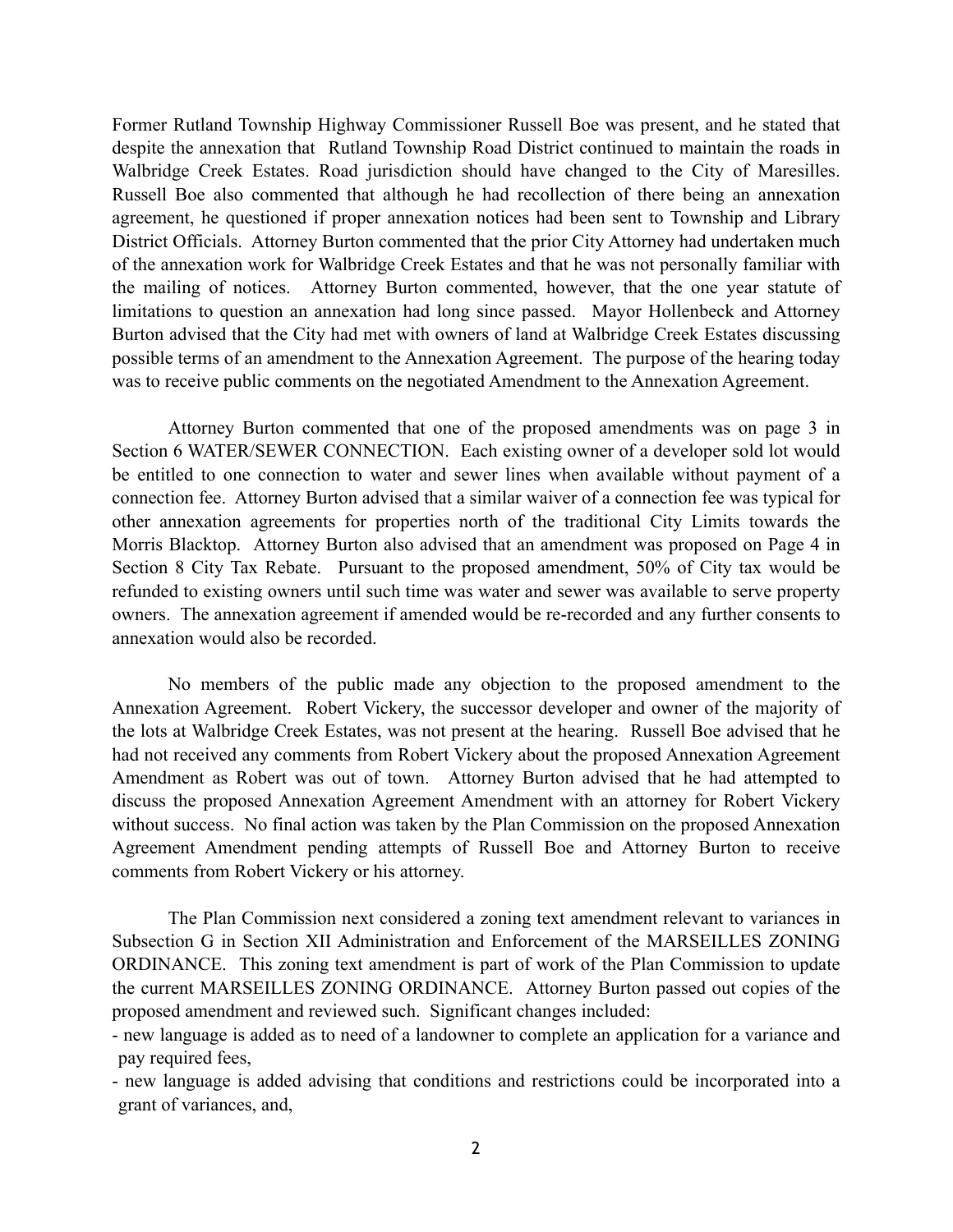- new language is added for review of variances and possible termination of such.

Chairperson Glen Combs proposed a further amendment that any reference to the "Zoning Board" be changed to "Zoning Board of Appeals." Following discussion of all of the proposed changes, Don Weber made a motion that the Plan Commission recommend to the City Council that the proposed zoning text amendment relevant to variances in Subsection G in Section XII Administration and Enforcement of the MARSEILLES ZONING ORDINANCE be approved. Bob Hauge made a second to the motion which was approved by unanimous oral vote.

The Plan Commission next considered a zoning text amendment relevant to conditional uses in Subsection J in Section XII Administration and Enforcement of the MARSEILLES ZONING ORDINANCE. This zoning text amendment is also part of work of the Plan Commission to update the current MARSEILLES ZONING ORDINANCE. Attorney Burton passed out copies of the proposed amendment and reviewed such. Significant changes included: - new language is added as to need of a landowner to complete an application for a variance and

pay required fees,

- -new language is added as to factors for the Plan Commission to consider when considering a conditional use.
- new language is added advising that conditions and restrictions could be incorporated into a grant of a conditional use, and,
- new language is added for review of conditional uses and possible termination of such.

Following discussion of the changes, Brad Cresto made a motion that the Plan Commission recommend to the City Council that the proposed zoning text amendment relevant to conditional uses in Subsection J in Section XII Administration and Enforcement of the MARSEILLES ZONING ORDINANCE be approved. Bob Hauge made a second to the motion which was approved by unanimous oral vote.

The Plan Commission next considered a zoning text amendment creating a new SECTION XI-C– CANNABIS BUSINESS ESTABLISHMENTS to the MARSEILLES ZONING ORDINANCE along with proposed amendments to various zoning districts creating conditional uses for various CANNABIS BUSINESS ESTABLISHMENTS. Attorney Burton provided some background on the CANNABIS REGULATION AND TAX ACT as did Attorney Strow and Mayor Hollenbeck. Attorney Burton advised that much of new SECTION XI-C– CANNABIS BUSINESS ESTABLISHMENTS is modeled off of the Illinois Municipal League model cannabis ordinance but there are additional local control issues not found in the Illinois Municipal League model ordinance including provisions for local cannabis business establishments to obtain a local license thought the an application to be filed with the Clerk and Police Department. Attorney Burton reviewed with the Plan Commission the various cannabis business establishments found both in the CANNABIS REGULATION AND TAX ACT and the proposed new SECTION XI-C– CANNABIS BUSINESS ESTABLISHMENTS of the MARSEILLES ZONING ORDINANCE. All cannabis business establishments would be approved as a conditional use. Special consideration factors for a conditional use are identified